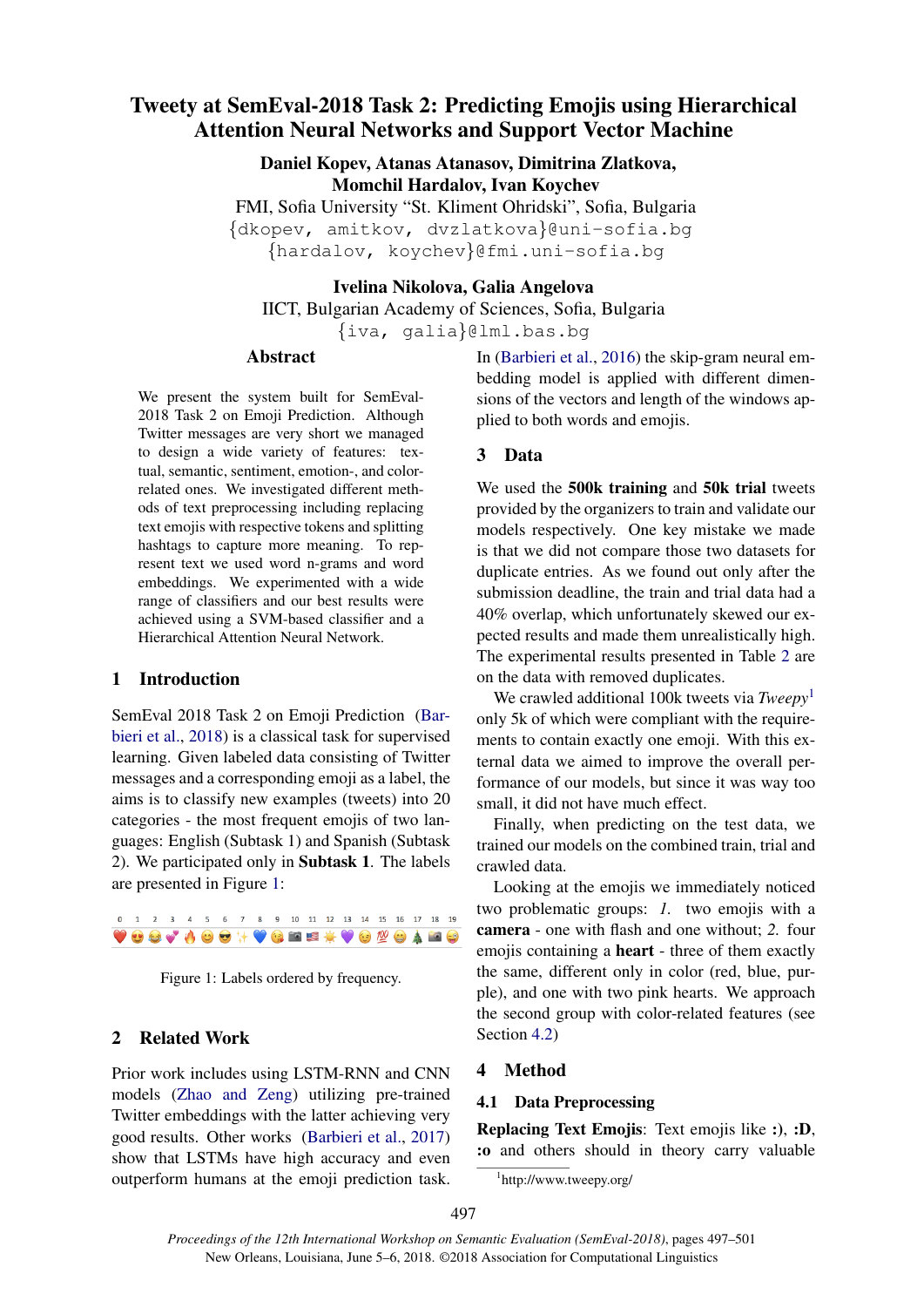information, thus we encode them to unique strings that will not be removed in future preprocessing steps. The encoded strings are: **smile laughing very happy**  $-$ sad  $-$ cry  $-$  and  $-$ surprise  $-$ .

Removing Punctuation and Artifacts: The data given by the orginizers comes with user mentions replaced by @user and all URLs removed. We remove  $Quser$ , because the user mentions are taken into account in the feature engineering step, even though their position is lost. We also remove automatic location mentions in the form @ Location. Non-letter characters are also removed, exception is #, used to identify words in hashtags which we later attempt to split.

Hashtag Splitting: We try to break down each token starting with # to a set of words. The process iterates over the token until a word existing in a corpus is found. Then we take the rest of the token and recursively apply the same procedure until the whole original token is empty. The longest matching word is always taken first. For subtoken word identification we used the *Brown corpus*. As anticipated, adding a slang corpus seemed to worsen the splits. For simplicity we take the first found valid split, but an improvement would be to calculate and take the most probable one.

Tokenization and Lemmatization: A *Word-Net* (Miller, 1995) lemmatizer is used on tokenized (*TweetTokenizer* from *NLTK*<sup>2</sup>) and lowercased beforehand part-of-speech annotated tweets. High frequency words are removed.

### 4.2 Features

Textual Features: Since all we had was the text of the tweet without any metadata or context, we focused on extracting valuable information from the text itself. We gathered statistics like number of words, hashtags, stop-words, user mentions, mean word length and more. Some of those were specifically targeted at predicting certain emojis. For instance, we hoped counting the digits and percentage signs would help identifying  $\frac{100}{2}$ . Punctuation such as question marks, exclamation marks or words with all title letters could signify an intensified face emotion like  $\bullet$  or  $\bullet$ .

Semantic features: Looking at the train data, we noticed that 42% of the tweets end in the following pattern: @ LocationName, for instance *Happy birthday Nathan!!! @ Boca Gardens*. We

Table 1: Twitter clusters.

figured that this was an automatically assigned location and extracted it as a separate feature.

Emotion-related features: To capture emotion, we used the *NRC Word-Emotion Association Lexicon* (Mohammad and Turney, 2013). It contains a list of English words and their associations with eight basic emotions - anger, fear, anticipation, trust, surprise, sadness, joy, and disgust.

Color-related features: Dealing with four emojis with the heart symbol in different colors, we decided to use another NRC Lexicon - on Word-Colour Associations (Mohammad, 2011). It consists of mappings for eleven colors - white, black, red, green, yellow, blue, brown, pink, purple, orange and grey, which covers the four heart colors in question.

Sentiment features: In order to capture sentiment in the tweets, we used *SentiWordNet* (Baccianella et al., 2010) to associate each token in the tweet with a positive and negative score.

Twitter clusters: Another observation we made while looking at the tweets is that there were a lot of misspelled words and words with identical meaning written with different syntax (mainly slang). To handle that we utilized *Hierarchical* Twitter Word Clusters<sup>3</sup>. The clusters also help identify synonymous words. Three exemplary clusters of words are shown in Table 1.

All features were used in all classification experiments, except in some of the stacking, where a subset was used.

### 4.3 Classifiers

Using the features above, we had represented each tweet into that vector-space. Experiments were made with classifiers from various types: Linear, Non-Linear, and Deep Learning.

Linear Classifiers: For our baseline we used Multinomial Naive Bayes, which we managed to outperform with ease. In the subsequent experiments we used linear classifiers - Logistic Regression with L-BFGS optimizer (Liu and Nocedal,

Cluster Id Words 00101111010 almost nearly practically alm0st nearlly almst 111010100010 lmao lmfao lmaoo lmaooo lool rofl loool lmfaoo 111010100011 haha hahaha hehe hahahaha hahah aha hehehe ahaha

<sup>2</sup> http://www.nltk.org/

<sup>3</sup> http://www.cs.cmu.edu/ ark/TweetNLP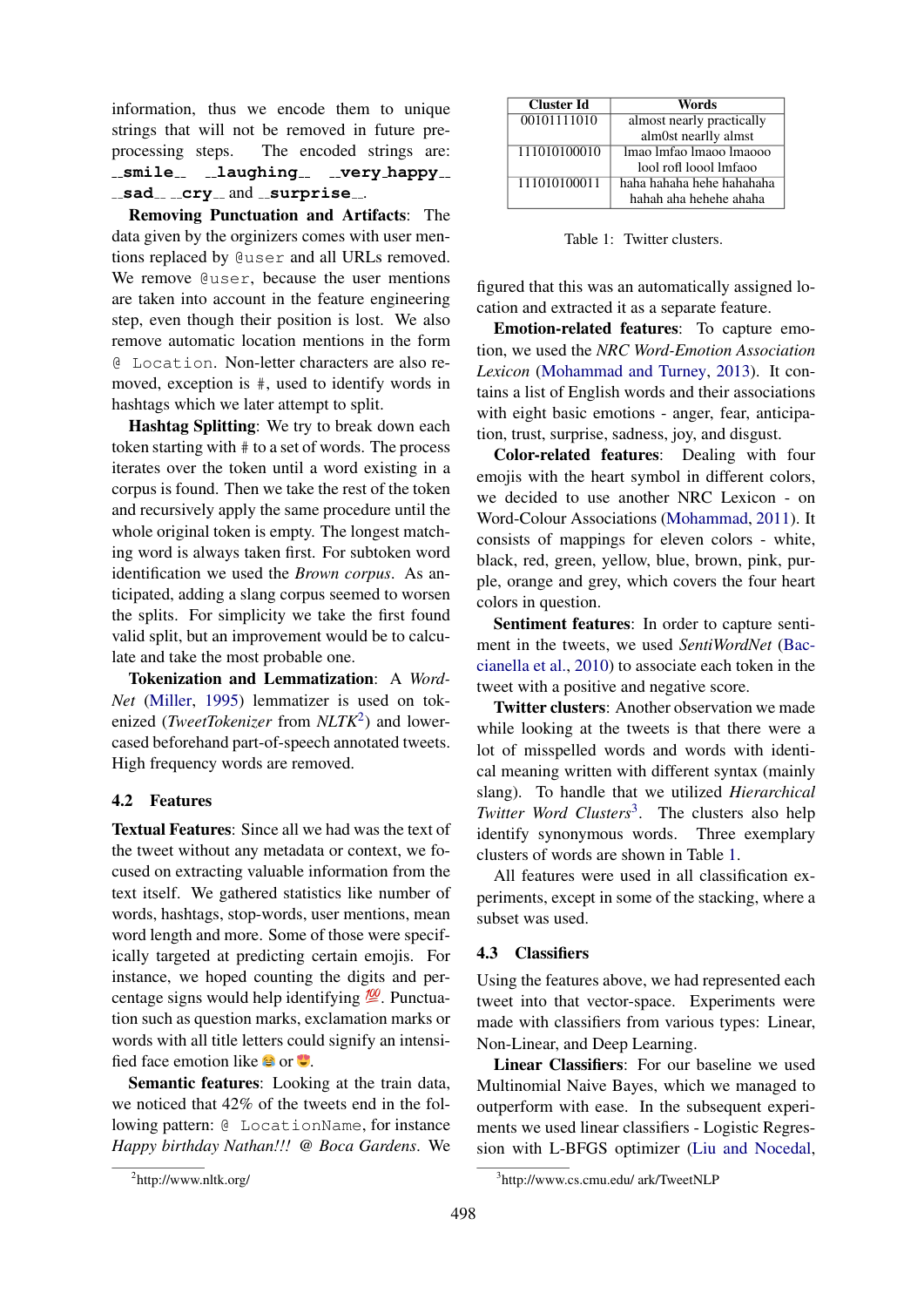1989) and Linear SVMs with SGD optimizer (Bottou, 2010).

Non-Linear Classifiers: As we wanted to overcome the linearity of the LR and SVMs we had moved to non-linear classifiers. We had fed our feature vectors into Random Forest with 300 estimators, and AdaBoost with Decision Tree base, again with the same number of estimators.

Stacking: Another idea was to combine countbased and semantic features. For this we applied two versions of Stacking ensembles. The first includes SVM (tf-idf), AdaBoost (embeddings) and Random Forest (semantic and sentiment extracted features). The second one is composed of SVM (tf-idf), AdaBoost (embeddings) and Multi-layer Perceptrion (tf-idf). Both ensembles use hard weighted voting with coefficients 1.5 for the SVM prediction and 1.0 for the rest.

Deep Learning: We applied some of the stateof-the-art neural architectures for text-processing. Our experiments included Multi-layer Perceptrions, Recurrent NNs with LSTM (Hochreiter and Schmidhuber, 1997) and Convolutional NNs.

In the dev phase we achieved best results using *Hierarchical Attention Neural Network* (Yang et al., 2016) (HANN). The idea of HANN is to mimic the hierarchical structure of documents. It has two levels of attention mechanism: for word and for sentence. This enables them to capture and act differently on different levels of content importance. HANNs structure is build up from: word sequence encoder, word-level attention layer, sentence encoder and a sentence-level attention layer. Word Encoder gets word annotations from an embedding matrix summarizing information from both directions of the words. Word Attention (an attention mechanism), extracts the most important words, because not all words contribute equally to the sentence's meaning. Sentence Attention (another attention mechanism), is used to mark the important sentences at sentence level context.

As another experiment we used a two-layered bidirectional LSTM with a dropout rate of 0.35 and the Adam optimizer.

Another interesting approach that we adapted was to apply Convolutional Layer for text (Kim, 2014) that allows our network to learn and capture patterns for adjacent words in sentences. CNN are widely applied for image data, by using them for text classification we can learn and track correlations between close words and inputs. An ad-

vantage of CNN over RNN is that CNN are much faster than RNN architectures. CNNs allow our network to see the entire input at once and to parallelize all operations, because a convolutional kernel acts on each patch independently.

The key insight of boosting our Neural Network models was switching from ReLU to ELU as activation function. Proper Dropout Strategy (between 0.35 and 0.4) also improved our validation score.

### 5 Experiments and Evaluation

## 5.1 Experimental Setup

We transformed the training tweets into vectors using two mainstream techniques: tf-idf representation and word embeddings. While building the tf-idf weights we formed word 6-grams (without the stop words) and removed entries with DF greater than 0.5. The second approach consisted of using 200-dimensional GloVe embeddings (Pennington et al., 2014) trained on Twitter corpus with 27 billion tokens. Using the embedding of each term we concatenated the component-wise minimum and maximum vectors (De Boom et al., 2016). Some classifiers were tested using both representations when we found that appropriate.

#### 5.2 Results

The results from those experiments on 10k train (sampled from the train dataset) and 1k test (sampled from the trial dataset) data are presented in Table 2. The experimental results are on the data with duplicates removed. The second stacking gave a better result than SVM, but we did not manage to run the model on the whole dataset in time for the submission. We placed 25th in the official ranking.

Precision, recall and Macro-F1 per class (on duplicated data) can be seen in Table 3.

The confusion matrix in Figure 2 reveals that two of the most confused classes are the ones with a camera, which was expected. Less anticipated is the strong confusion between the heart and the sun emojis. Overall, the heart emoji is confused the most with the rest of the classes, but since it's the most common one it's possible that classifiers often falsely predict it.

In terms of features, we found out that the ngram representation of the tweets was the most important in terms of determining its label and the additional features did not have much influence.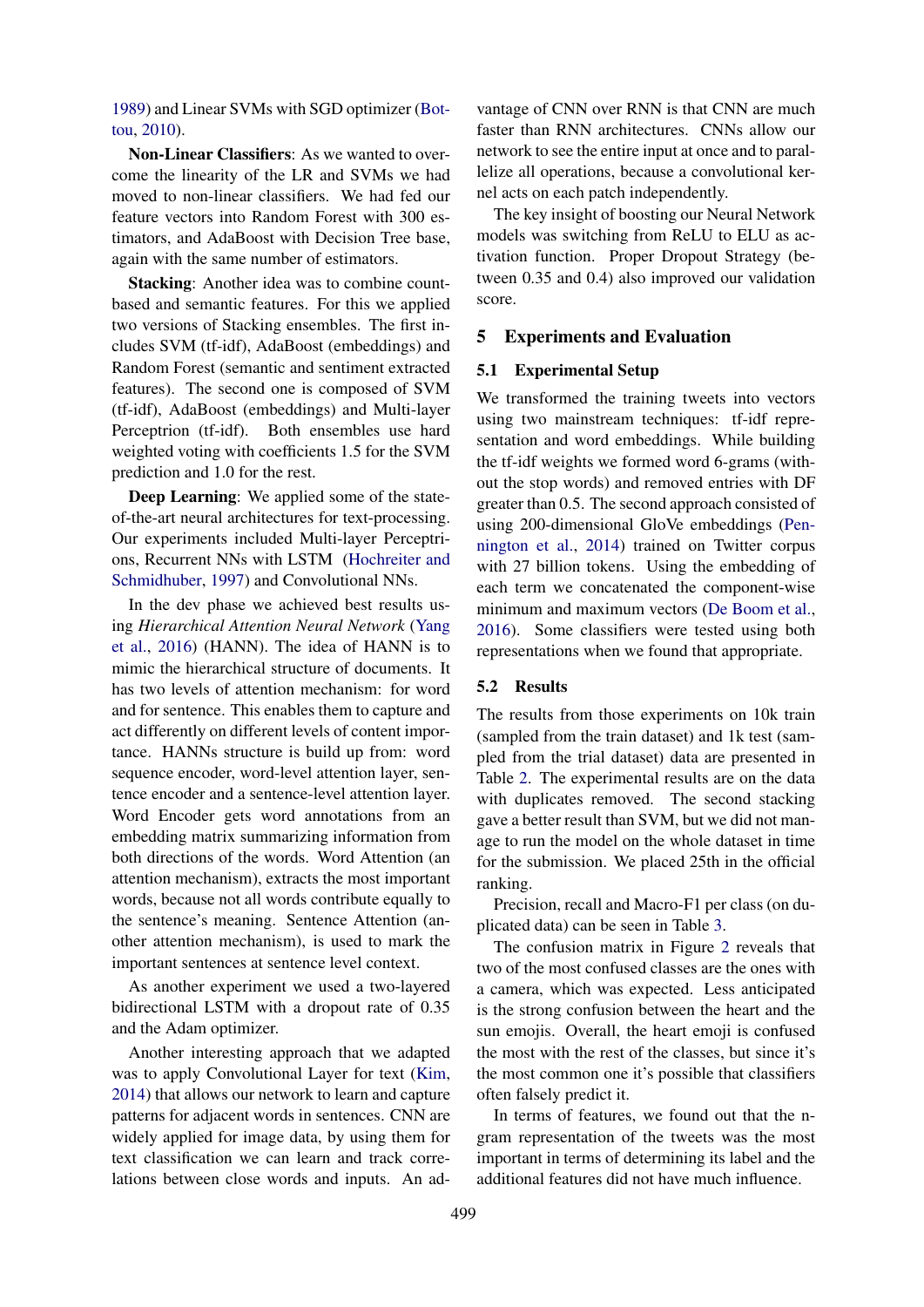| <b>Model</b>                                      | <b>Precision</b> | Recall | Macro-F1 |
|---------------------------------------------------|------------------|--------|----------|
| <b>Multinomial Naive Bayes</b>                    | 0.05             | 0.21   | 1.763    |
| Logistic Regression with L-BFGS                   | 0.22             | 0.28   | 13.16    |
| Multi-Layer Perceptron 2-hidden (ReLU)            | 0.26             | 0.26   | 17.898   |
| Random Forest (300 estimators)                    | 0.20             | 0.26   | 16.167   |
| AdaBoost with Decision Tree base (300 estimators) | 0.15             | 0.19   | 7.825    |
| SVM with tf-idf                                   | 0.23             | 0.27   | 19.554   |
| SVM with Twitter embeddings                       | 0.16             | 0.18   | 8.522    |
| Stacking (SVM + AdaBoost + Random Forest)         | 0.25             | 0.24   | 13.764   |
| $Stacking (SVM + AdaBoost + MLP)$                 | 0.25             | 0.28   | 20.106   |
| Convolutional Neural Network                      | 0.15             | 0.14   | 12.034   |
| Recurrent Neural Network with LSTM                | 0.24             | 0.17   | 13.106   |
| <b>HANN</b>                                       | 0.30             | 0.13   | 15.999   |
| <b>SVM</b> tf-idf                                 | 0.30             | 0.33   | 23.3     |
| <b>HANN</b>                                       | 0.31             | 0.33   | 22.518   |

Table 2: Precision, Recall and F-measure of experimental classifiers on 1k tweets (top) and final classifiers on 50k tweets (bottom).

| Emoji                    | <b>Precision</b> | <b>Recall</b> | Macro-F1 | $\overline{\mathcal{C}}$ |
|--------------------------|------------------|---------------|----------|--------------------------|
|                          | 36.53            | 54.25         | 43.66    | 21.6                     |
| $\bullet$                | 22.49            | 29.25         | 25.43    | 9.66                     |
| 0                        | 35.72            | 46.52         | 40.41    | 9.07                     |
| $\bullet$                | 14.78            | 6.41          | 8.94     | 5.21                     |
| 0                        | 46.01            | 48.12         | 47.04    | 7.43                     |
| $\bullet$                | 8.94             | 5.52          | 6.82     | 3.23                     |
| $\bullet$                | 23.07            | 11.97         | 15.77    | 3.99                     |
| ₩                        | 35.62            | 18.52         | 24.37    | 5.5                      |
| $\bullet$                | 20.42            | 10.65         | 14.0     | 3.1                      |
| $\frac{1}{3}$            | 11.87            | 4.43          | 6.45     | 2.35                     |
| $\overline{\phantom{a}}$ | 19.26            | 20.11         | 19.68    | 2.86                     |
| S                        | 52.66            | 60.39         | 56.26    | 3.9                      |
| ♦                        | 31.33            | 45.77         | 37.2     | 2.53                     |
| $\bullet$                | 21.28            | 5.39          | 8.6      | 2.23                     |
| $\ddot{\cdot}$           | 8.03             | 2.91          | 4.27     | 2.61                     |
| 100                      | 17.62            | 21.7          | 19.45    | 2.49                     |
| $\bigoplus$              | 13.02            | 4.34          | 6.51     | 2.31                     |
| d,                       | 48.58            | 78.64         | 60.06    | 3.09                     |
| $\bullet$                | 30.14            | 11.83         | 16.99    | 4.83                     |
| $\ominus$                | 7.93             | 2.77          | 4.11     | 2.02                     |

Table 3: Precision, Recall, F-measure and percentage of occurrences in the test set of each emoji.

## 6 Conclusion

The work we did on the Emoji Prediction task seems promising, even though we could make our process better by filtering train data, retrieving more tweets and focusing more on the preprocessing of the tweets. There's a lot of room for improvement, given that the task is very challenging - tweets are short and full of slang words and ambiguous emoticons. We tried to combat those through some feature engineering, preprocessing and semantic approach for vectorization.



Figure 2: Confusion matrix per emoji type.

Improvements could be made with the semantic representation of the tweets. Because our embedding representations use coordinate-wise minimization and miximization, a lot of meaning is lost. Embedding approaches that work on a higher than word level text blocks like Skip-Thoughts vectors (Kiros et al., 2015) could decrease this loss. As future work we plan on using more sophisticated architectures like deeper CNNs and Squeeze-and-Excitation Networks for text.

## Acknowledgments

This research was done by MSc students in Computer Science at the Sofia University "St Kliment Ohridski".